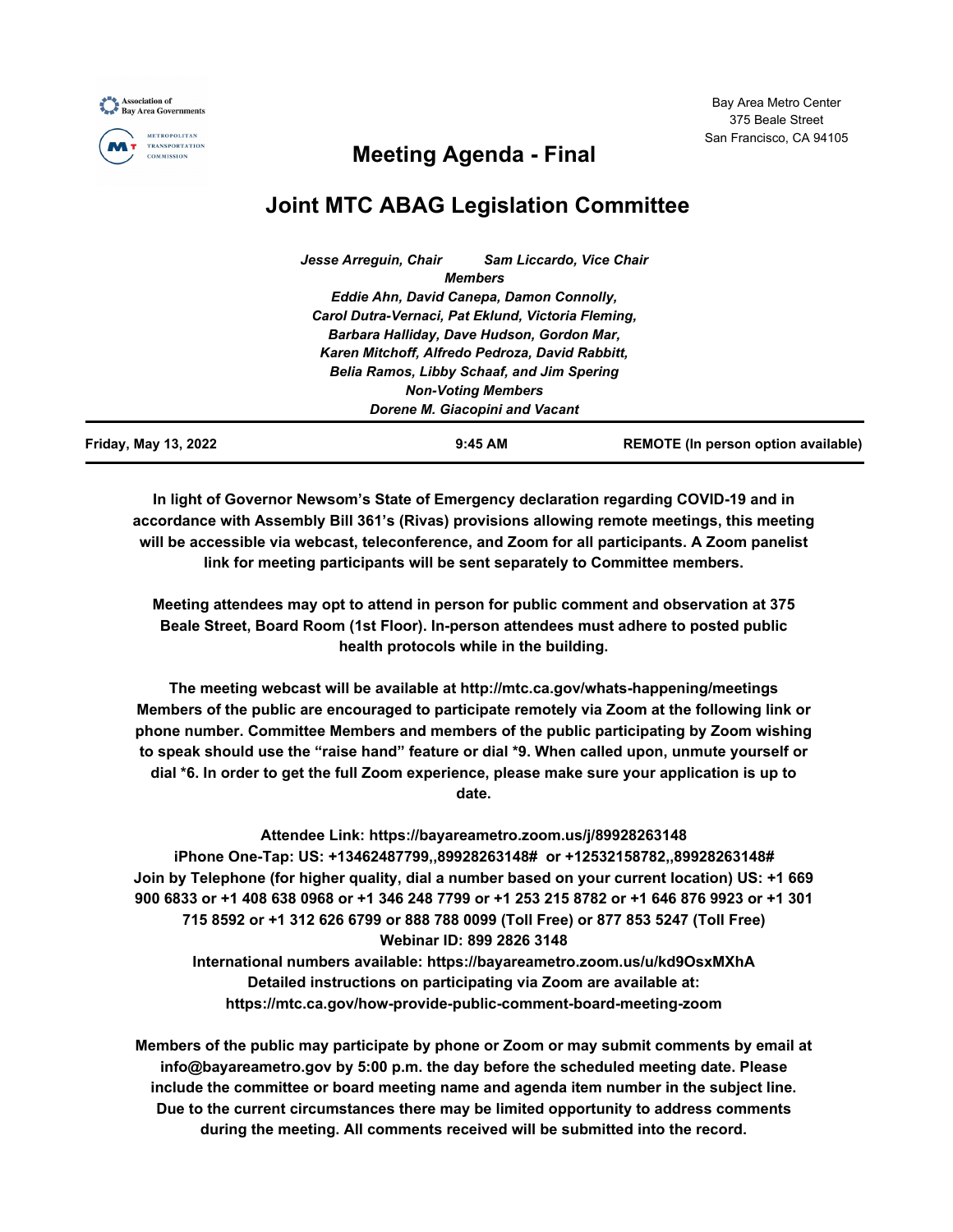## **1. Call to Order / Roll Call / Confirm Quorum**

*Quorum: A quorum of this body shall be a majority of its regular voting members (9).*

## **2. Consent Calendar**

| 2a. | 22-0767             | Approval of Joint MTC ABAG Legislation Committee Minutes of the April<br>8, 2022 Meeting                                |
|-----|---------------------|-------------------------------------------------------------------------------------------------------------------------|
|     | <b>Action:</b>      | <b>Committee Approval</b>                                                                                               |
|     | <b>Attachments:</b> | 2a 2022-04-08 Joint MTC ABAG Legislation Committee Meeting Minutes I                                                    |
| 2b. | 22-0768             | Legislative History                                                                                                     |
|     |                     | Detailed list of bills the ABAG and MTC are tracking in Sacramento,<br>including those ABAG or MTC supports or opposes. |
|     | <b>Action:</b>      | Information                                                                                                             |
|     | Presenter:          | Georgia Gann Dohrmann                                                                                                   |
|     | <b>Attachments:</b> | 2b May Legislative History.pdf                                                                                          |

## **3. State Legislation**

| За. | 22-0833             | Assembly Bill 2237 (Friedman): Transportation Funding and State Climate<br>Goals                                                                                                                                |
|-----|---------------------|-----------------------------------------------------------------------------------------------------------------------------------------------------------------------------------------------------------------|
|     |                     | Prohibits regions from funding projects not aligned with state climate goals<br>and adds state climate goal alignment requirements to projects funded<br>from local transportation tax measures.                |
|     | <b>Action:</b>      | Oppose Unless Amended / MTC Commission Approval                                                                                                                                                                 |
|     | <b>Presenter:</b>   | Georgia Gann Dohrmann                                                                                                                                                                                           |
|     | Attachments:        | 3a AB 2237 (Friedman).pdf                                                                                                                                                                                       |
| 3b. | 22-0825             | Assembly Constitutional Amendment 14 (Wicks): Housing Opportunities<br>for Everyone Act                                                                                                                         |
|     |                     | Assembly Constitutional Amendment (ACA) 14 would dedicate five<br>percent each year from the state's General Fund over a ten-year period to<br>address California's affordable housing and homelessness crisis. |
|     | <b>Action:</b>      | Support / ABAG Executive Board Approval<br>Support / MTC Commission Approval                                                                                                                                    |
|     | <b>Presenter:</b>   | Georgia Gann Dohrmann                                                                                                                                                                                           |
|     | <b>Attachments:</b> | 3b ACA 14 (Wicks).pdf                                                                                                                                                                                           |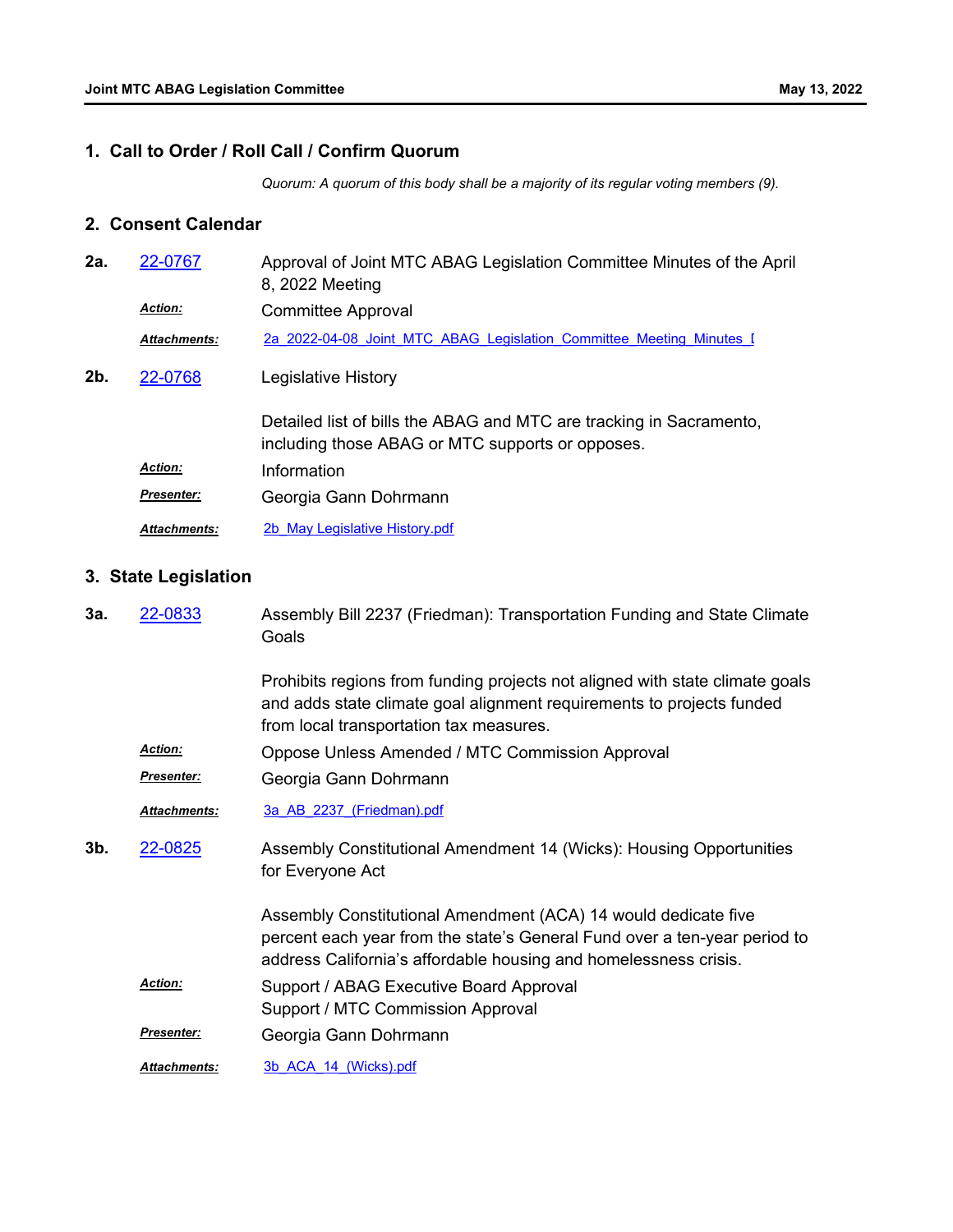| 3с. | 22-0829             | Fiscal Year (FY) 2022-23 State Budget Update                                                     |  |
|-----|---------------------|--------------------------------------------------------------------------------------------------|--|
|     |                     | Update on FY 2022-23 State Budget Negotiations and Governor's FY<br>2022-23 May Revise Proposal. |  |
|     | <b>Action:</b>      | Information                                                                                      |  |
|     | <b>Presenter:</b>   | Rebecca Long                                                                                     |  |
|     | <b>Attachments:</b> | 3c Fiscal Year 2022-23 State Budget Update.pdf                                                   |  |

## **4. Federal Legislation**

| 4a. | 22-0769           | Washington D.C. Legislative Update                                                                                                                 |
|-----|-------------------|----------------------------------------------------------------------------------------------------------------------------------------------------|
|     |                   | Report on key legislative, funding and political developments over the past<br>month from Washington, D.C. prepared by the Summit Strategies team. |
|     | <b>Action:</b>    | Information                                                                                                                                        |
|     | <b>Presenter:</b> | Georgia Gann Dohrmann                                                                                                                              |
|     | Attachments:      | 4ai MTC May 2022 MTC Report.pdf                                                                                                                    |

#### **5. Public Comment / Other Business**

*Committee Members and members of the public participating by Zoom wishing to speak should use the "raise hand" feature or dial \*9. When called upon, unmute yourself or dial \*6.*

## **6. Adjournment / Next Meeting**

**The next meeting of the Joint MTC ABAG Legislation Committee will be Friday, June 10, 2022 at 9:45 a.m. Any changes to the schedule will be duly noticed to the public.**